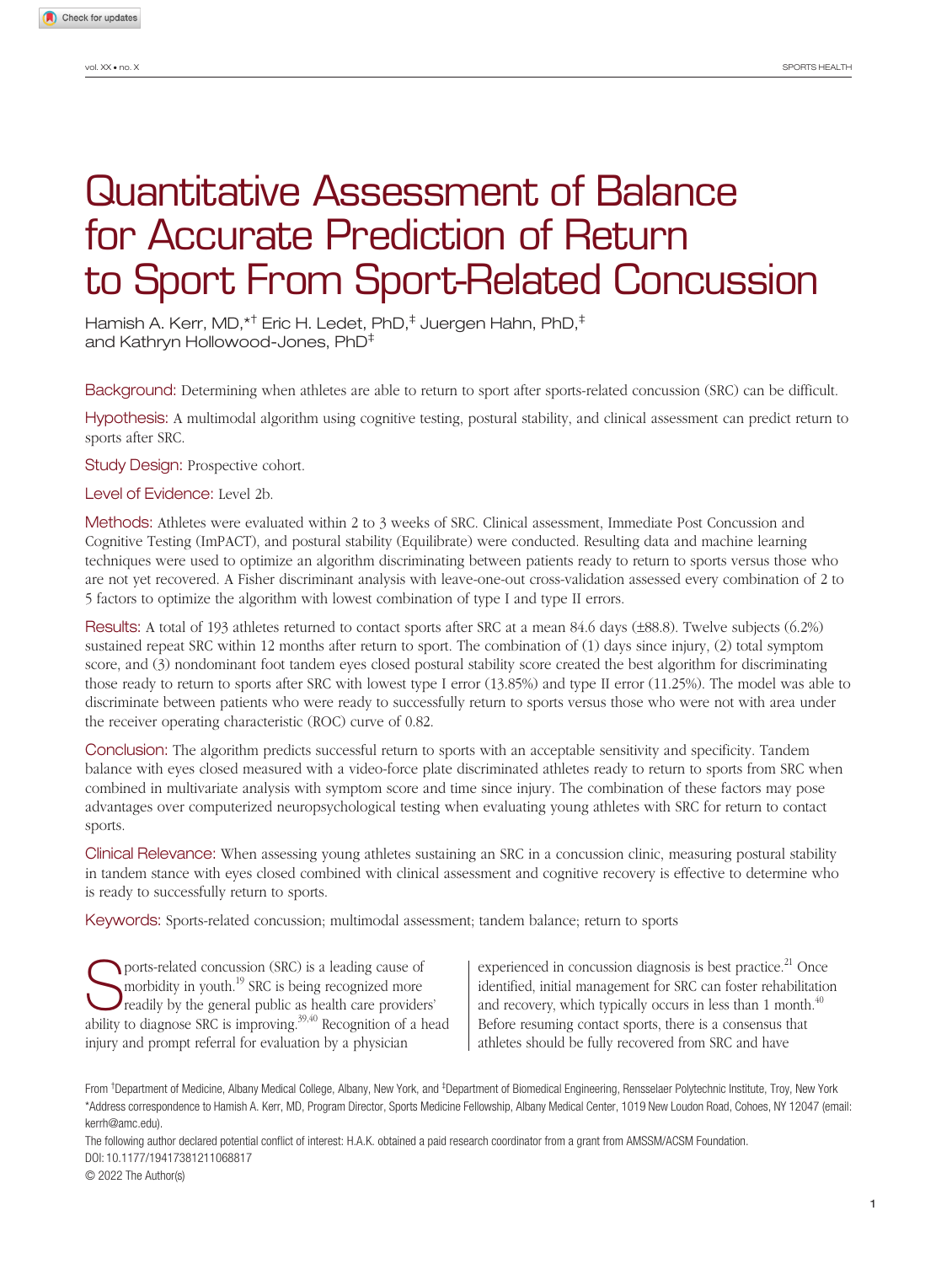completed a graded return to play without symptom exacerbation.<sup>40</sup>

Determination of what constitutes a full recovery and readiness to return to sports continues to be debated.<sup>2,9,23,29</sup> Symptom resolution has long been a prerequisite of full recovery; however, reliance on reported symptoms alone may underestimate athletes with continued cognitive and/or postural stability deficits who remain at high risk for a reinjury on resuming sports.29 Multimodal evaluation has supplanted reliance on symptoms only and represents a more vigorous assessment process often including performance of cognitive tasks, evaluation of balance, and testing of other neurological functions.3,21,40 The psychometric properties of such multimodal testing have been described, but clinical judgment remains the gold standard for determining recovery from SRC.<sup>21</sup> No single test yet appears able to discriminate those physiologically recovered and ready to return to sports from those not.<sup>29</sup>

Symptom scores are the most sensitive parameter in determining recovery.7,16,21 Immediate Post Concussion and Cognitive Testing (ImPACT) can determine which patients may have a protracted recovery.<sup>34,35</sup> These data alone have reasonable sensitivity but lack specificity and a have a substantial number of false-positive results (subjects determined still concussed when they were not).<sup>48</sup>

The modified balance error score system (m-BESS) is a component of the SCAT5 (Sport Concussion Assessment Tool, 5th edition) but has diminished ability to detect concussion if performed >48 hours postinjury, and performance subsequently may vary with a significant practice or learning effect.<sup>13,42,50</sup> There are questions of m-BESS validity,  $4,36$  reliability,  $14$  and influence of fatigue.<sup>51</sup>

Howell et  $al^{24}$  compared m-BESS with the Equilibrate platform and found that video-force plate analysis was better able to detect subtle differences. Healthy athletes' m-BESS scores after SRC only increase by 2 to 3 errors<sup> $6,31$ </sup> and the sensitivity of m-BESS in acute concussion may only be as high as 71.4%. Corwin et al<sup>8</sup> found that a device-based measure of balance (Biodex) did not discriminate healthy from concussed youth any better than clinical measures.

Up to 30% of youth athletes sustaining SRC may require longer than a month to recover,  $2,9,10,23$  and athletes within this subgroup often have comorbidities such as attention deficit and hyperactivity disorder (ADHD), depression, anxiety, learning disabilities, or have had multiple previous head injuries.<sup>2</sup> Many such athletes are not asymptomatic at their preinjury baseline and hence waiting for symptom resolution may not differentiate readiness to return to sports. Many athletes are eager to resume play but the risk of reinjury is significant if competition is resumed too early.<sup>22</sup>

The complexity of such decision-making is significant, and a better understanding of which variables differentiate the athlete ready to return to sports from an athlete still recovering is advantageous for all involved. Machine learning (ML) is a computational technique where data from multiple variables are analyzed in combinations and the optimal combination and

weights of the variables is determined to maximize sensitivity and specificity of an outcome.

The purpose of this study was to use ML techniques to calculate which subject parameters measured during recovery from injury best differentiate between patients ready to successfully return to sports from those still recovering.

We hypothesized that there is an algorithm using the optimal combination of multiple variables for predicting when athletes (even those with a prolonged recovery) are ready to safely return to sports.

# **METHODS**

# Study Design and Participants

A single site, prospective, repeated-measures design was used in this longitudinal investigation. After obtaining institutional review board approval from Albany Medical College, 207 athletes (aged 10-26 years) who sought care for an SRC at a concussion specialty clinic between January 1, 2014, and December 31, 2018, were enrolled in the study. Inclusion criteria included (1) SRC diagnosis within 21 days of first clinical visit, (2) completion of subsequent clinical visits until recovered, and (3) 10 to 26 years old at time of injury.

# Outcome Measures

## Definition of SRC

SRC was diagnosed by an experienced sports medicine physician or neurologist using criteria consistent with the definition by McCrory et al<sup>39,40</sup> at the 2012 and 2016 international consensus on concussion in sport. Only nonmotor sports were considered, and equestrian and ski or snowboard injuries were included.

Demographic characteristics, medical history, and injuryrelated information were collected in office via clinical interview with athletes (and one of their parents if <18 years old). A clinical intake form was used to determine study eligibility.

## Neurocognitive and Symptom Impairment

The ImPACT assessment was used to measure neurocognitive impairment as soon as athletes could tolerate taking the computerized test battery.<sup>27</sup>

# Recovery From SRC

Medical clearance to return to sports was achieved when patients were symptom free at rest and after physical exertion, per international consensus.21,40 Athletes were required to have a normal physical examination, including vestibulo-ocular characteristics and balance, and meet the cognitive metrics defined in Figure 1. Composite scores for verbal memory, visual memory, processing speed, reaction time, and a postconcussion symptom scale were reviewed with patients at the time of their visit and used to help determine whether a subject was recovered from their concussion based on psychometric data.28,37,48 Preinjury academic performance was also considered as it can influence postinjury performance among athletes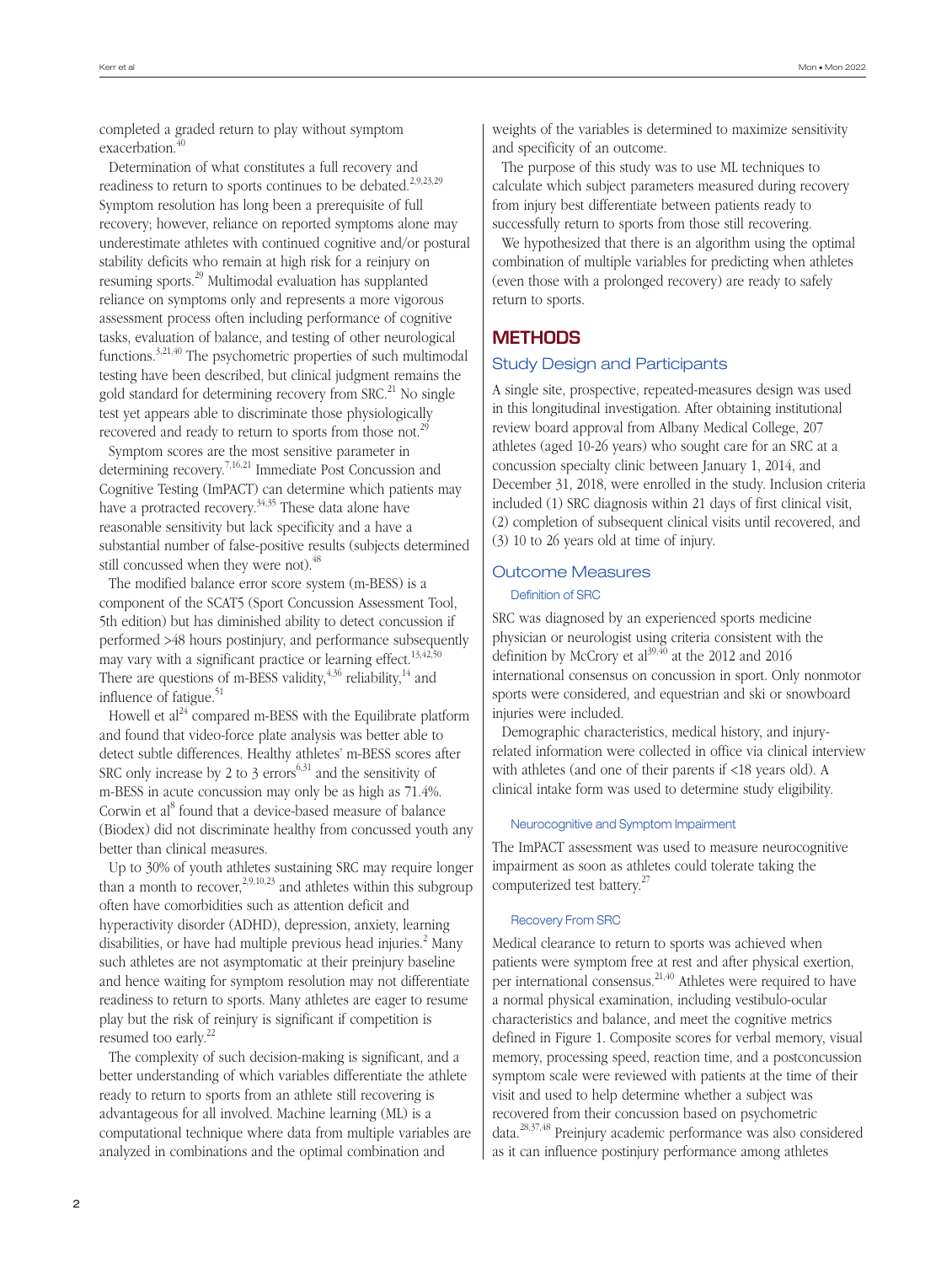#### A full recovery was defined as:

- 1. A return to symptom score <10, off medication AND
- 2. Non-focal neurological exam including clinical assessment of balance with modified balance error scoring system AND
- 3. ImPACT test showing one of the following:
- a.Return to baseline performance if available OR b.>80%ile performance on 3 out of 4 parameters in above average student
- OR c. >50%ile performance on 3 out of 4 parameters in average student OR
- d.>25%ile performance on 3 out of 4 parameters in below average student

Figure 1. Clinical criteria for clearance for full return to sports. Subjects were asked to categorize themselves as average, above average, or below average in school. School performance was discussed with subjects (and parents when available), and typical grades were compared with self-determination of performance category.

especially if baseline testing is not available.<sup> $49,53$ </sup> It is noteworthy that the investigators were blinded as to quantitative assessment of postural stability at the time when clinical assessment of recovery and readiness to return to sports was made. Recovery time was defined as total number of days from the date of injury to the date of receiving medical clearance for full return to (contact) sports participation.

#### **Procedure**

Athletes were enrolled in our research registry once they had provided informed consent (and assent when <18 years old) to participate. Athletes were seen at 2- to 4-week intervals and at each visit they had a clinical interview and physical examination, which included an ImPACT test. Physical examination included all components which are found in the Sports Concussion Assessment Tool, 3rd edition (SCAT3)<sup>7</sup> or 5th edition  $(SCAT5)^{13}$  and a complete neurological examination, which included cranial nerve assessment (external ocular muscles, visual fields, fundoscopy), upper and lower extremity assessment (power, sensation, deep tendon reflexes, dysdiadochokinesis, finger-nose testing, ulnar drift, Romberg), heel-toe gait, and balance in tandem stance with eyes closed with errors noted per m-BESS.<sup>46</sup>

Subjects also underwent a quantitative assessment of postural stability with the Equilibrate Balance Platform (Balance Engineering). The Equilibrate platform evaluates a combination of force plate–derived center of mass movement and motion analysis assessment of torso sway. These data have been used to describe postural stability as an indicator of athletic performance and neurologic function.<sup>24,25</sup> The Equilibrate system has been suggested as an accurate assessment of postural stability after  $SRC<sup>43</sup>$  In this study, quantitative balance data from the Equilibrate system were not factored into the physician's decision-making regarding recovery.

Subjects were consistently tested by the same study personnel (research coordinator) and were asked to complete 3 trials each of 8 positions (feet together with eyes open then closed, single leg eyes open on right and left, tandem stance right foot forward eyes open and closed, tandem stance left foot forward eyes open and closed). During each trial, the subject wore a vest secured by Velcro with 7 reflective markers that were tracked by 2 mounted video cameras. The subject's movement in each position was also captured via their stance on a force plate, plus motion capture of markers sway by the cameras. Results were stored on a laptop connected to both devices and the Equilibrate software calculated a balance score based on the 3 trials for each position.

Athletes were instructed to return to school as soon as possible after their initial visit and allowed to resume light aerobic exercise once able to tolerate this without symptom exacerbation.<sup>18,40,45</sup> Their progression through the initial steps of a graded return to play protocol (noncontact) was guided by the physician and compliance was corroborated with patients and parents at follow-up visits. Once clinical assessment indicated that patients were asymptomatic with normal physical examination and reported tolerance of noncontact exertion with acceptable ImPACT scores, athletes were permitted to return to contact sport. The definition of "asymptomatic" was based on previous investigations, which have noted that adolescents typically do have some symptoms at baseline.<sup>1</sup> Lau et  $al^{35}$  used a cutoff of a total symptom score of 7 in a cohort of male high school football players. In our practice, we choose to use a total symptom score <10 given the inclusion of male and female athletes, many with comorbidities (ADHD, mood disorder, learning disability) or a previous history of concussion, and the wide variety sports.

Athletes were contacted at 6 months and 12 months post– return to sports via telephone interview to assess their success in return to sports (Figure 2).

#### Data Analysis

#### Univariate Analysis

Based on clinical assessment at the time of examination, every patient at every visit was categorized as either ready to return to sports ("ready") or not ready to return to sports ("not ready").

A univariate analysis was performed (Matlab 2017, MathWorks) for each variable (symptom score, physical examination, ImPACT composite scores, Equilibrate balance data) to determine which variables correlated to the clinical assessment at each visit. Variables whose scores demonstrated significant differences between the 2 groups (ready vs not ready) indicate correlation to the clinical examination. For each of the continuous variables shown in Table 1, the data between the 2 groups were compared using either a Student *t* test (*t*\*), Welch *t* test, or Mann-Whitney *U* test depending on the distribution and variance of the data. Categorical data were analyzed using a chi-square test  $(\chi^2)$  for independence. The false discovery rate (FDR) for each variable was also calculated to determine the robustness of the statistical conclusion. Differences were considered significant if  $P \le 0.05$  and the FDR  $\le 0.1$ .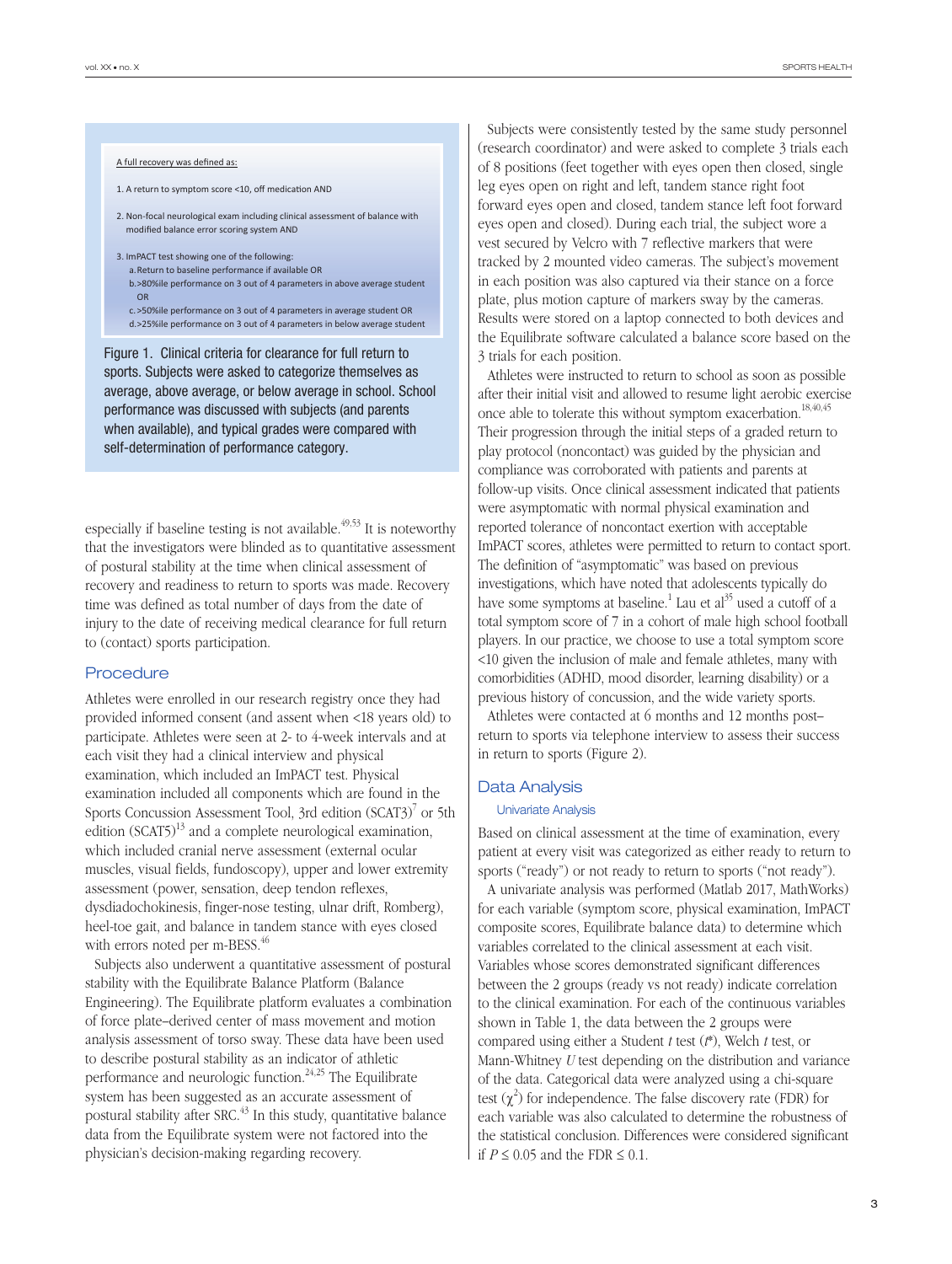

A receiver operating characteristic (ROC) curve was generated for each variable and the area under the curve (AUC) calculated. The greater the AUC, the better the measurements are able to distinguish between the 2 groups. $20$  ROC curves have previously been shown to illustrate sensitivity and specificity in determining recovery from concussion.<sup>35</sup>

#### Multivariate Analysis

A multivariate analysis was conducted to determine which variables and the minimum number of individual variables that, when used together and weighted, most effectively discriminate between patients who were ready to return to sports versus those not ready.

A Fisher discriminant analysis (FDA) was applied to every combination of the variables shown in Table 2 to determine the most accurate model that could be used to discriminate patients in the 2 groups (ready vs not ready). Essentially, FDA weighs each variable to maximize the separation in data between the 2 groups and minimize overlap in the data.15

To independently assess the strength of the models created using FDA, a leave-one-out cross-validation (LOOCV) technique was used.<sup>33</sup> This ML process systematically removes 1 patient's data and then retrains the model using the remaining data. The new model is then applied to the left-out patient to determine whether the patient is incorrectly or correctly classified as belonging to the ready or not ready group. Then the second patient's data are left out while the first patient is included for training a new model. The process is repeated until each of the observations have been left out and the model has been optimized.

For each combination of variables, the type I and type II statistical errors were calculated, a ROC curve was generated, and the area under the ROC curve was calculated. These metrics indicate how well a model (weighted combination of variables) classifies the 2 groups of assessments.

In this study, FDA was applied to the data from the first and last visits of each patient. To determine which variables are the strongest predictors of ready to return to sports, every combination of 2 variables, 3 variables, 4 variables, and 5 variables were used to generate models. The best models were chosen as the ones which had the lowest combination of type I and type II errors. ROC curves were generated using the entire data set for each of the best models to show the classification accuracy of the model.

# **RESULTS**

In this study, 207 patients were enrolled, of which 193 (male 105, female 88) met criteria for analysis and 14 were excluded (either failed to adhere to protocol or were lost for follow-up). Mean age was  $15 \pm 2.4$  years. Age ranges included 5.5% subjects <12 years, 17.0% 12 to 14 years, 65.5% 14 to 18 years, and 12.0% >18 years. There was a wide variety of sports played when injured, with soccer being the most common (Figure 3). As expected, there were a range of comorbidities (mood disorder, ADHD, learning disability, previous concussion) among male and female athletes (Table 2). Time to office presentation, return to school, and return to contact sports are also shown in Table 2.

Of 193 subjects, 30 (15.5%) were reinjured after their return to contact sports once cleared, and 12 (6.2%) within the first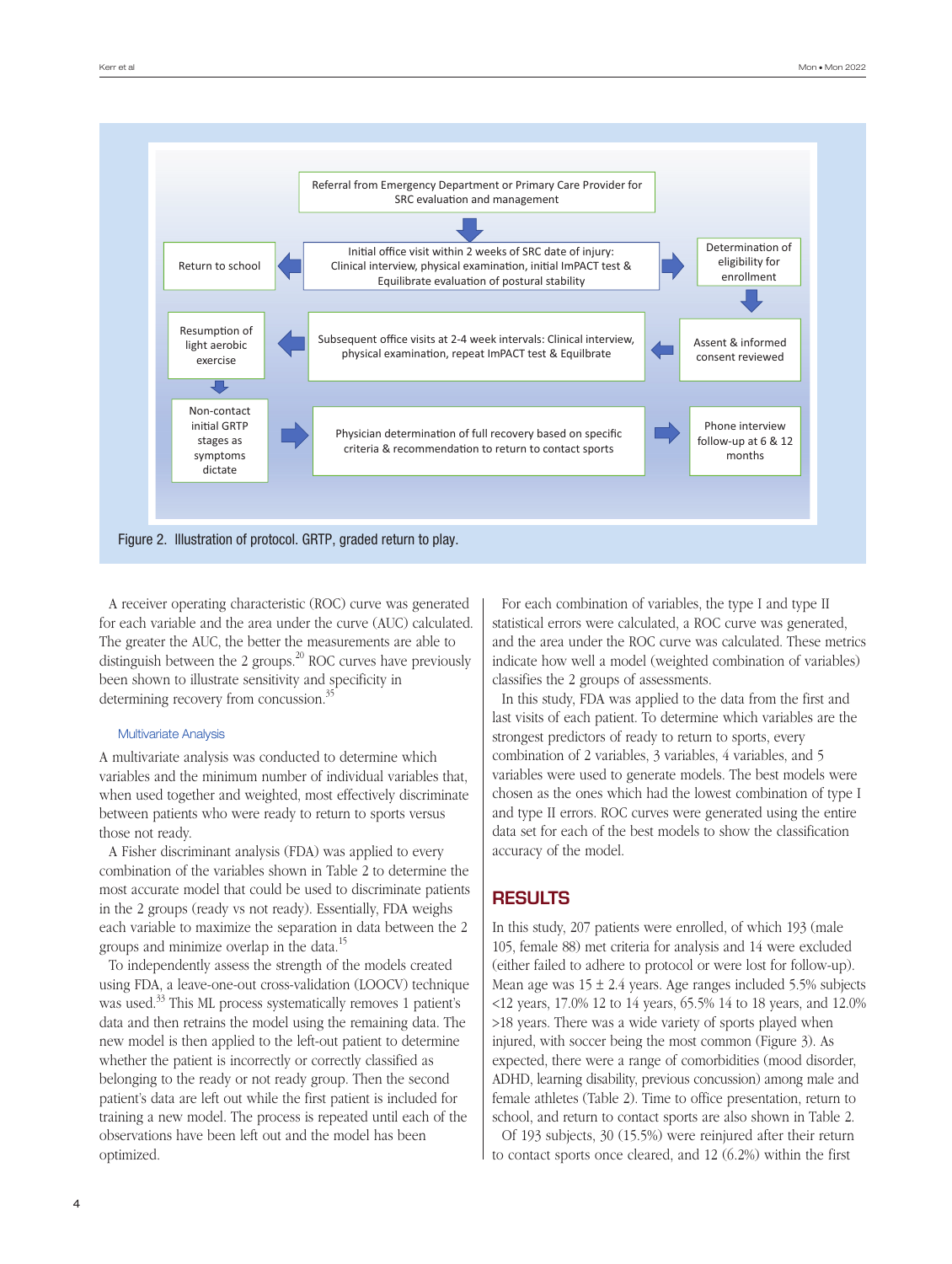| <b>Measurements</b>                          | <b>Test</b> | $\overline{P}$ | <b>FDR</b>       | <b>AUC</b>  |  |
|----------------------------------------------|-------------|----------------|------------------|-------------|--|
| Demographics                                 |             |                |                  |             |  |
| Sex                                          | $\chi^2$    | 0.9213         | 1                | 0.5236      |  |
| Contact level of sport                       | $\chi^2$    | 0.7302         | $\mathbf{1}$     | 0.5018      |  |
| Mood disorder                                | $\chi^2$    | 0.8793         | 1                | 0.5051      |  |
| Attention deficit and hyperactivity disorder | $\chi^2$    | 0.3221         | $\mathbf{1}$     | 0.5086      |  |
| Learning disability                          | $\chi^2$    | 0.8308         | 1                | 0.5021      |  |
| Previous concussion                          | $\chi^2$    | 0.6514         | $\mathbf{1}$     | 0.5178      |  |
| Number of injuries                           | <b>MW</b>   | 0.8663         | 1                | 0.5019      |  |
| Number of previous concussions               | <b>MW</b>   | 0.4704         | $\mathbf{1}$     | 0.5213      |  |
| Previous concussion date category            | <b>MW</b>   | 0.5338         | 1                | 0.5187      |  |
| Age                                          | <b>MW</b>   | 0.8551         | $\mathbf{1}$     | 0.5062      |  |
| Height                                       | <b>MW</b>   | 0.9425         | 1                | 0.5025      |  |
| Days since injury                            | $t^*$       | < 0.001        | $\overline{0}$   | 0.6832      |  |
| Equilibrate balance                          |             |                |                  |             |  |
| Two feet eyes open                           | <b>MW</b>   | 0.1504         | $\mathbf{1}$     | 0.5487      |  |
| Two feet eyes closed                         | $t^*$       | 0.0013         | $\overline{0}$   | 0.5891      |  |
| Dominant foot eyes open                      | $t^*$       | 0.1840         | 0.9946           | 0.5719      |  |
| Nondominant foot eyes open                   | <b>MW</b>   | 0.0158         | $\overline{0}$   | 0.5817      |  |
| Dominant foot tandem eyes open               | <b>MW</b>   | 0.0569         | 0.7714           | 0.5645      |  |
| Dominant foot tandem eyes closed             | <b>MW</b>   | 0.0583         | 0.8044           | 0.5641      |  |
| Nondominant foot tandem eyes open            | $t^*$       | < 0.001        | $\bf{0}$         | 0.5832      |  |
| Nondominant foot tandem eyes closed          | <b>MW</b>   | 0.0083         | $\overline{0}$   | 0.5893      |  |
| ImPACT neurocognitive                        |             |                |                  |             |  |
| <b>Total symptom score</b>                   | $t^*$       | < 0.001        | $\overline{0}$   | 0.7974      |  |
| Verbal memory raw                            | $t^*$       | < 0.001        | $\overline{0}$   | 0.6686      |  |
| Verbal memory percentile                     | $t^*$       | < 0.001        | $\boldsymbol{0}$ | 0.6575      |  |
| Visual memory raw                            | <b>MW</b>   | < 0.001        | $\bf{0}$         | 0.6210      |  |
| Visual memory percentile                     | <b>MW</b>   | 0.0012         | $\bf{0}$         | 0.6098      |  |
| Processing speed raw                         | <b>MW</b>   | < 0.001        | $\mathbf{0}$     | 0.6369      |  |
| Processing speed percentile                  | $t^*$       | 0.0063         | $\pmb{0}$        | 0.6493      |  |
| <b>Reaction time raw</b>                     | $t^*$       | 0.3679         | 0.9933           | 0.6112      |  |
| Reaction time percentile                     | <b>MW</b>   | < 0.001        | $\bf{0}$         | 0.6365      |  |
|                                              |             |                |                  | (continued) |  |

Table 1. Univariate hypothesis testing results including the type of testing performed, the *P*-value, the false discovery rate (FDR), and the area under the curve (AUC) of the receiver operating characteristic (ROC) curve*<sup>a</sup>*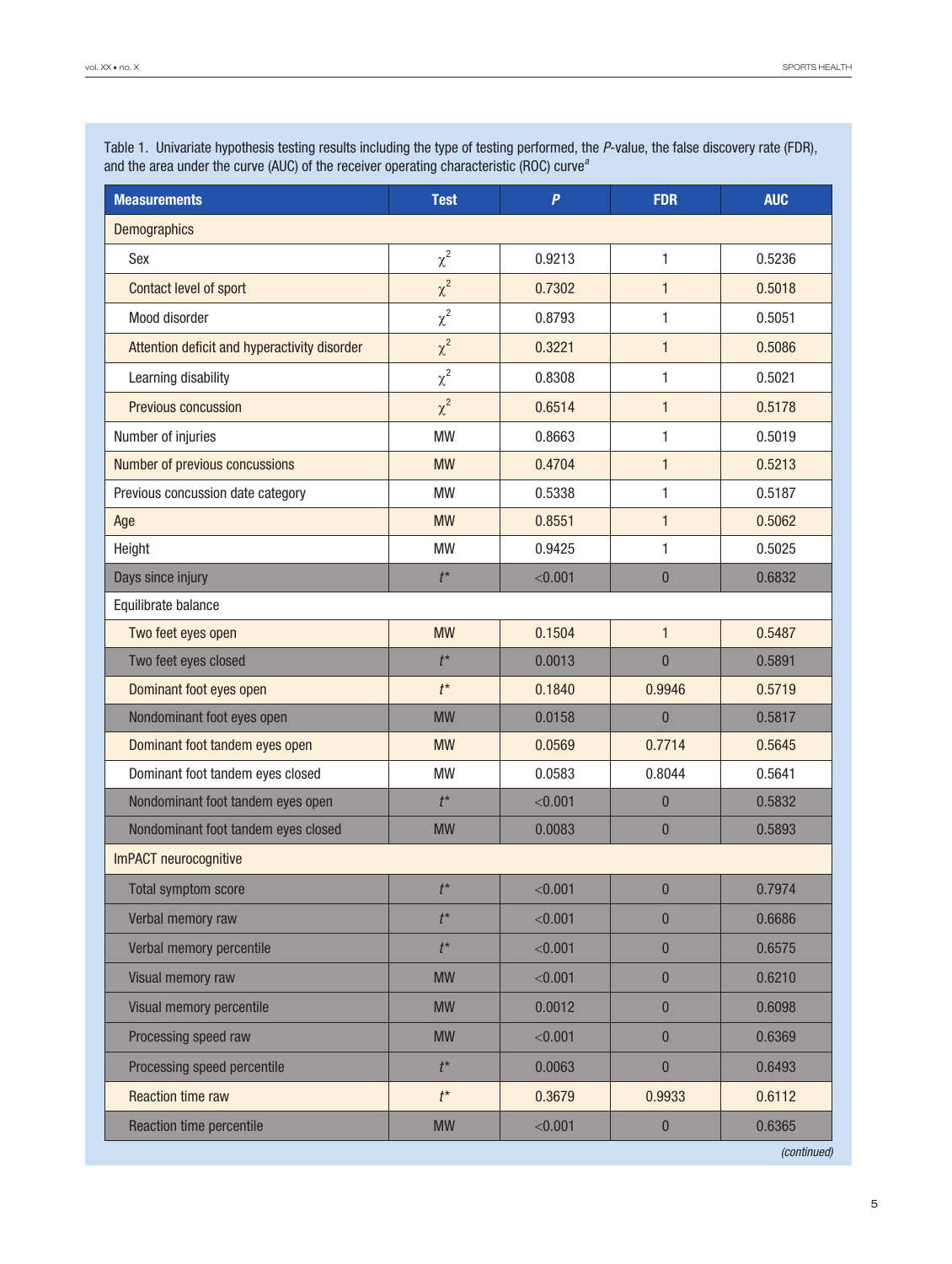## Table 1. (continued)

| <b>Measurements</b>             | <b>Test</b> | $\overline{P}$ | <b>FDR</b>     | <b>AUC</b> |
|---------------------------------|-------------|----------------|----------------|------------|
| Symptom checklist               |             |                |                |            |
| Headache                        | $t^*$       | < 0.001        | $\overline{0}$ | 0.7606     |
| <b>Nausea</b>                   | <b>MW</b>   | 0.0024         | $\overline{0}$ | 0.5475     |
| Vomiting                        | <b>MW</b>   | 0.2208         | $\mathbf{1}$   | 0.5059     |
| <b>Balance problems</b>         | $t^*$       | < 0.001        | $\overline{0}$ | 0.6124     |
| <b>Dizziness</b>                | $t^*$       | < 0.001        | $\overline{0}$ | 0.6317     |
| Fatigue                         | $t^*$       | < 0.001        | $\mathbf{0}$   | 0.6333     |
| Trouble falling asleep          | <b>MW</b>   | 0.0015         | $\mathbf{0}$   | 0.5690     |
| Sleeping more than usual        | <b>MW</b>   | < 0.001        | $\overline{0}$ | 0.5668     |
| Sleeping less than usual        | <b>MW</b>   | 0.0163         | $\overline{0}$ | 0.5492     |
| <b>Drowsiness</b>               | $t^*$       | < 0.001        | $\overline{0}$ | 0.6304     |
| Sensitivity to light            | $t^*$       | < 0.001        | $\overline{0}$ | 0.6928     |
| Sensitivity to noise            | $t^*$       | < 0.001        | $\mathbf{0}$   | 0.6532     |
| <b>Irritability</b>             | $t^*$       | < 0.001        | $\mathbf{0}$   | 0.6175     |
| <b>Sadness</b>                  | <b>MW</b>   | 0.0727         | 0.9625         | 0.5281     |
| <b>Nervousness</b>              | <b>MW</b>   | 0.0305         | 0.0079         | 0.5420     |
| Feeling more emotional          | <b>MW</b>   | < 0.001        | $\overline{0}$ | 0.5637     |
| Numbness or tingling            | <b>MW</b>   | 0.4451         | $\mathbf{1}$   | 0.5068     |
| Feeling slowed down             | $t^*$       | < 0.001        | $\overline{0}$ | 0.5846     |
| Feeling mentally foggy          | $t^*$       | < 0.001        | $\mathbf{0}$   | 0.5889     |
| <b>Difficulty concentrating</b> | $t^*$       | < 0.001        | $\mathbf{0}$   | 0.6907     |
| Difficulty remembering          | <b>MW</b>   | 0.0204         | $\mathbf{0}$   | 0.5470     |
| <b>Visual problems</b>          | <b>MW</b>   | 0.0036         | $\overline{0}$ | 0.5447     |

*a* Measurements with *P* ≤ 0.05 and FDR ≤ 0.1 were considered significant and are shaded in gray. Student *t* test (*t*\*), Mann-Whitney *U* test (MW), chisquared test ( $\chi^2$ ) were used to compare data from subjects ready to return to sports versus those not ready.

12 months of resumption of sports. These reinjuries occurred on average  $404.7 \pm 236.7$  days after their return to sport. Number of days until initial return to sport did not predict reinjury.

## Univariate Analysis

The univariate analysis was performed on all variables listed in Table 1.

The univariate hypothesis testing revealed that differences in many of symptom scores, ImPACT test composite scores, and

some of the balance scores are significant between groups (ready to return vs not ready).

# Multivariate Analysis

The multivariate FDA with LOOCV analysis showed that a combination of 3 variables resulted in the lowest type I/type II errors. The optimal combination of variables were (1) days since injury, (2) total symptom score, and (3) balance in tandem stance with nondominant foot forward and eyes closed. The minimum type I error was 13.85% (sensitivity of 86.15%) and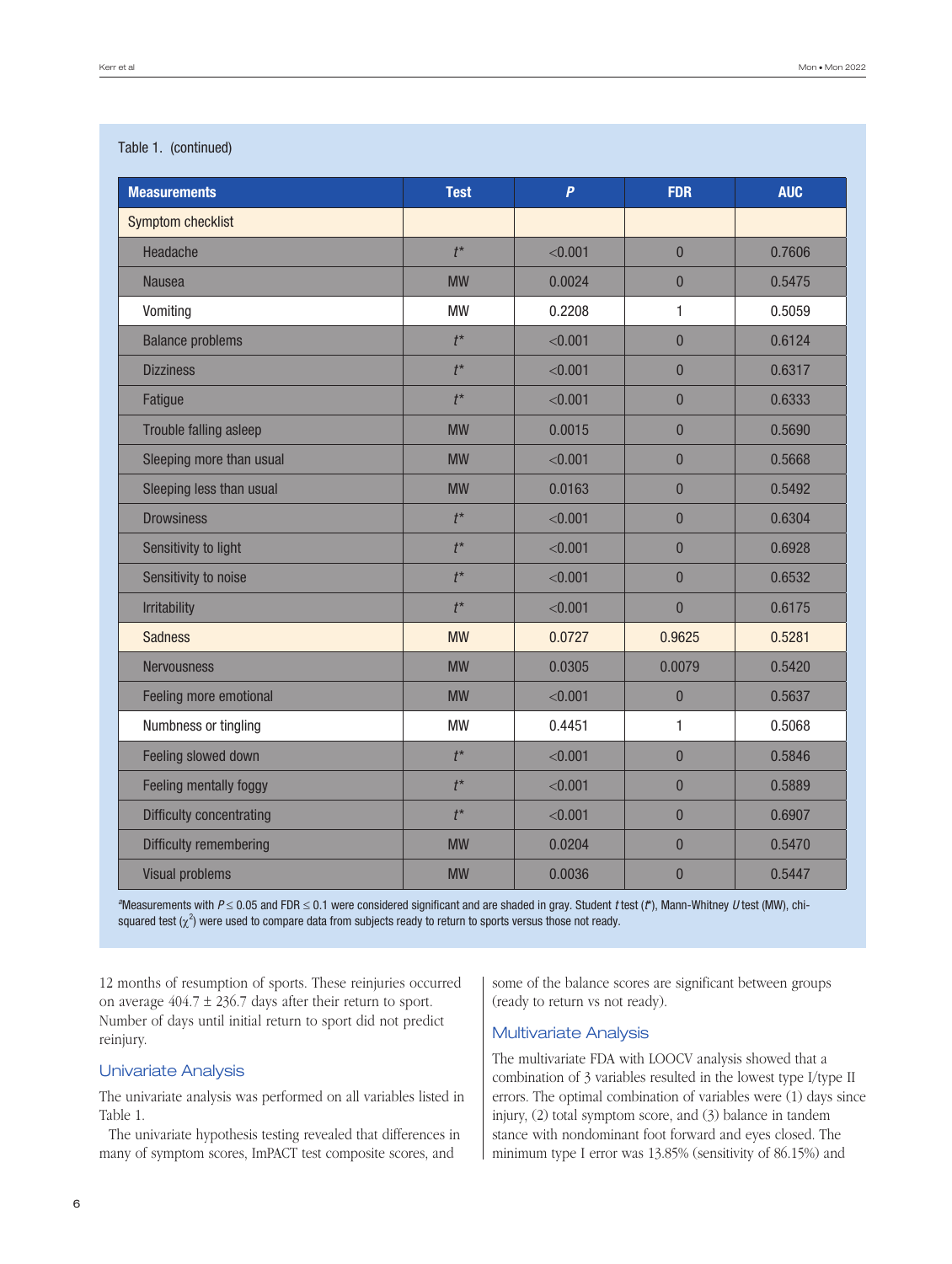|             | <b>Mood disorder</b>                  | <b>Attention Deficit and</b><br><b>Hyperactivity Disorder,</b><br>$n/Total$ (%) | <b>Learning Disability</b>                               | <b>Previous Concussion</b> |
|-------------|---------------------------------------|---------------------------------------------------------------------------------|----------------------------------------------------------|----------------------------|
| All         | 18/193(9)                             | 14/193(7)                                                                       | 9/193(5)                                                 | 85/193 (44)                |
| Female      | 7/193(4)                              | 4/193(2)                                                                        | 4/193(2)                                                 | 34/193 (18)                |
| <b>Male</b> | 11/193(6)                             | 10/193(5)                                                                       | 5/193(3)                                                 | 51/193(26)                 |
|             | <b>Time to presentation</b><br>(days) | <b>Return to school</b><br>(days post injury)                                   | <b>Return to contact</b><br>sports (days post<br>injury) |                            |
| Median      | 14                                    | 0.5                                                                             | 53                                                       |                            |
| Mean        | 21.9                                  | 2.2                                                                             | 84.6                                                     |                            |
| <b>SD</b>   | 26.9                                  | 4.7                                                                             | 88.8                                                     |                            |





type II error was 11.25% (specificity of 88.75%) when these variables were weighted and used together. The optimal weights assigned to each assessment are

$$
t = 0.4791x_1 + 0.2923x_2 - 0.8277x_3
$$

where  $x_1$  is the amount of days since injury,  $x_2$  is the nondominant foot tandem eyes closed score, and  $x_3$  is the total symptom score. The calculated *t* value will determine whether the measurements classify an athlete as ready to resume sports or not. If the *t* value is greater than 0.29, the patient is classified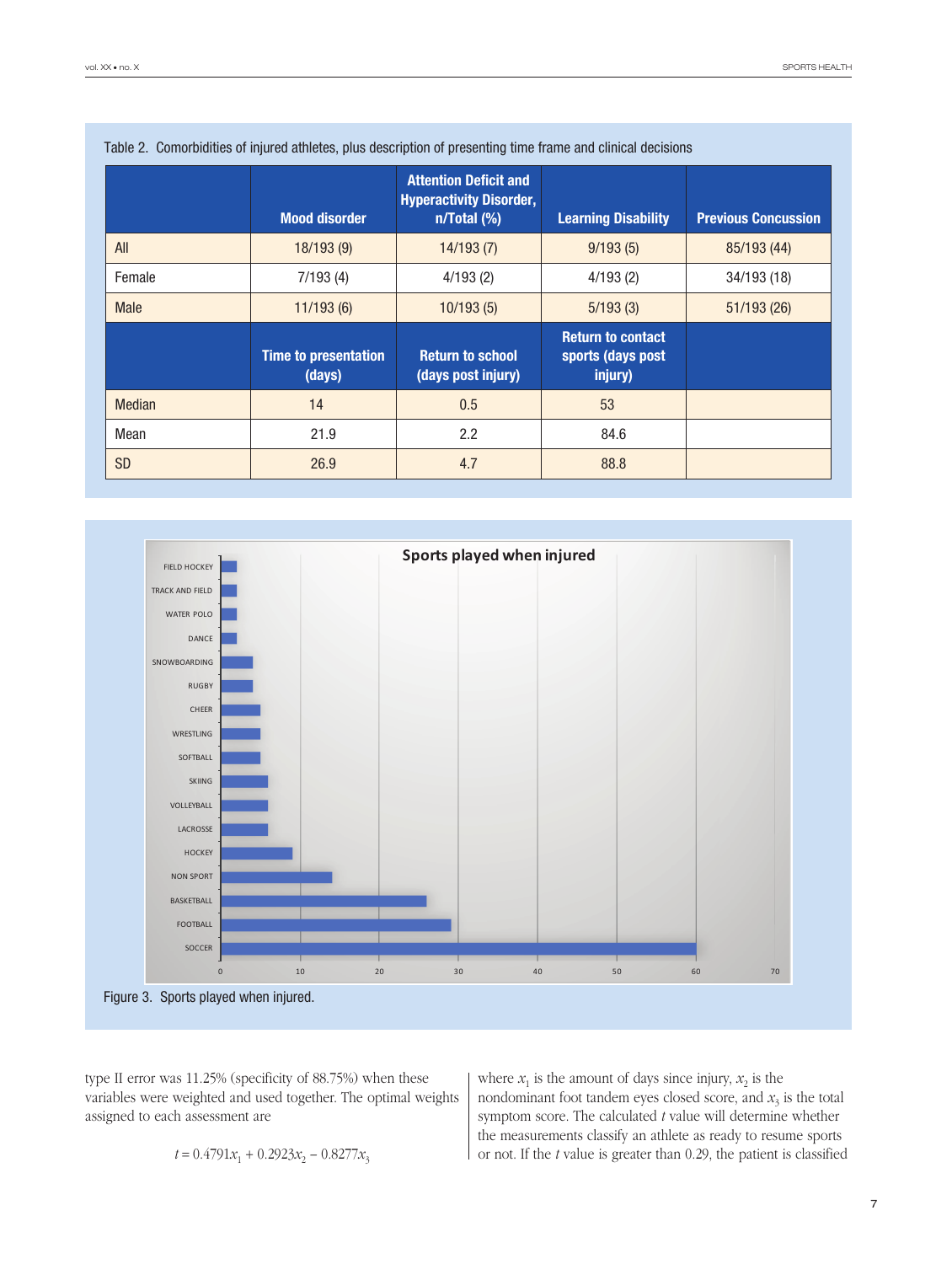



as ready to return to sports. If the value is less than 0.29, the athlete is classified as still injured.

Type I error in this analysis is defined as a patient who was classified as not ready to return to sports when in fact they were ready to return. Type II error is defined as a patient who was classified at ready to return to sports when in fact they were not ready. These low errors show that it is possible to classify between the 2 groups of assessments (ready to return vs not ready) using as few as these 3 measurements. Using these same measurements, the AUC of the ROC curve for all assessments was 0.8177 (Figure 4).

AUC values that lie between 0.5 and 1.0 are clinically useful.<sup>8,32,35</sup> The AUC value shows that the combination of variables weighted using our optimal algorithm can discern between patients who should be cleared to return to sports after a concussion versus those who should not.

#### **DISCUSSION**

Current best practices dictate a multimodal analysis to determine when an athlete should be cleared to return to sports after  $SRC<sup>21</sup>$  When clinical examination is ambiguous or when a multimodal assessment demonstrates contradictory outcomes, determination of which patients are ready to return to sports can be challenging. We have used the ML technique to demonstrate that a small number of key variables, when combined and weighted appropriately, can be used to discriminate between patients who are ready to return to sports versus those who are not. Using these techniques, we have defined the minimum variables as (1) symptom score, (2) balance in tandem stance with nondominant foot forward, and

(3) days since injury. The optimal algorithm using these 3 variables has sufficient sensitivity and specificity for clinical use.

Based on univariate analysis, computerized neuropsychological testing with ImPACT was able to discriminate between the population of patients who were ready to return to sports versus the population who were not, but when ImPACT scores alone were applied to individual patients, there was greater error than when these scores were combined with time from injury and tandem balance with eyes closed. One of the key criticisms of the ImPACT program has been that the cognitive test scores do not add much to the symptom score inherent to the program.<sup>11,34,48</sup>

The increased sensitivity and specificity of the weighted multivariate analysis may be particularly important in patient populations with comorbidities (ADHD, learning disability, mood disorder) such as the high school athletes in this study who had comorbidities (>20%) and a previous concussion (>40%). This higher complexity of athletes with SRC is not uncommon in a referral center. Rosenbaum et  $al<sup>47</sup>$  describe 600 consecutive mild traumatic brain injuries to a multicenter subspecialty clinic and noted 15.3% had ADHD, 34% had a mood disorder, 9.3% had a learning disability, and 49.6% had had a prior concussion. If baseline cognitive testing is not available when assessing such a clinic population, it may necessitate more focus on a small combination of other objective parameters. Baseline testing has been acknowledged to improve neurocognitive test's ability to identify SRC but is not considered mandatory.11,12,40

The clinical assessment of readiness for return to play took academic performance into account.<sup>11</sup> However, despite considerations for academic performance, ImPACT composite scores were less able to differentiate those ready for return to play than the combined, weighted scoring system optimized through the ML algorithm.

It took on average 2 to 3 months from time of injury for subjects to return to contact sport in this investigation. This prolonged recovery trajectory is not unexpected based on the mean age of this cohort,  $26,47,52$  the variety of sports played when injured, athletes with comorbidities, and inclusion of male and female athletes.<sup>30</sup>

Recovery trajectory differences between male and female athletes differ, with female athletes taking longer to recover.<sup>26</sup> Even when taking into account comorbidities such as anxiety and depression, female athletes take longer to recover from head trauma.<sup>47</sup> This investigation included slightly more male athletes (105) than female (88), but there were more male athletes with ADHD and a greater proportion who had had a previous concussion. In the analysis, sex was not a significant factor in readiness to return to sport.

Our patients were permitted to return to exercise once symptoms diminished, and the majority resumed the noncontact steps (stages 1-4) of graded return to play<sup>21</sup> during their recovery. The vast majority returned to school within 1 week, though many required academic accommodations during their recovery.18 Allowing athletes to return to some physical activities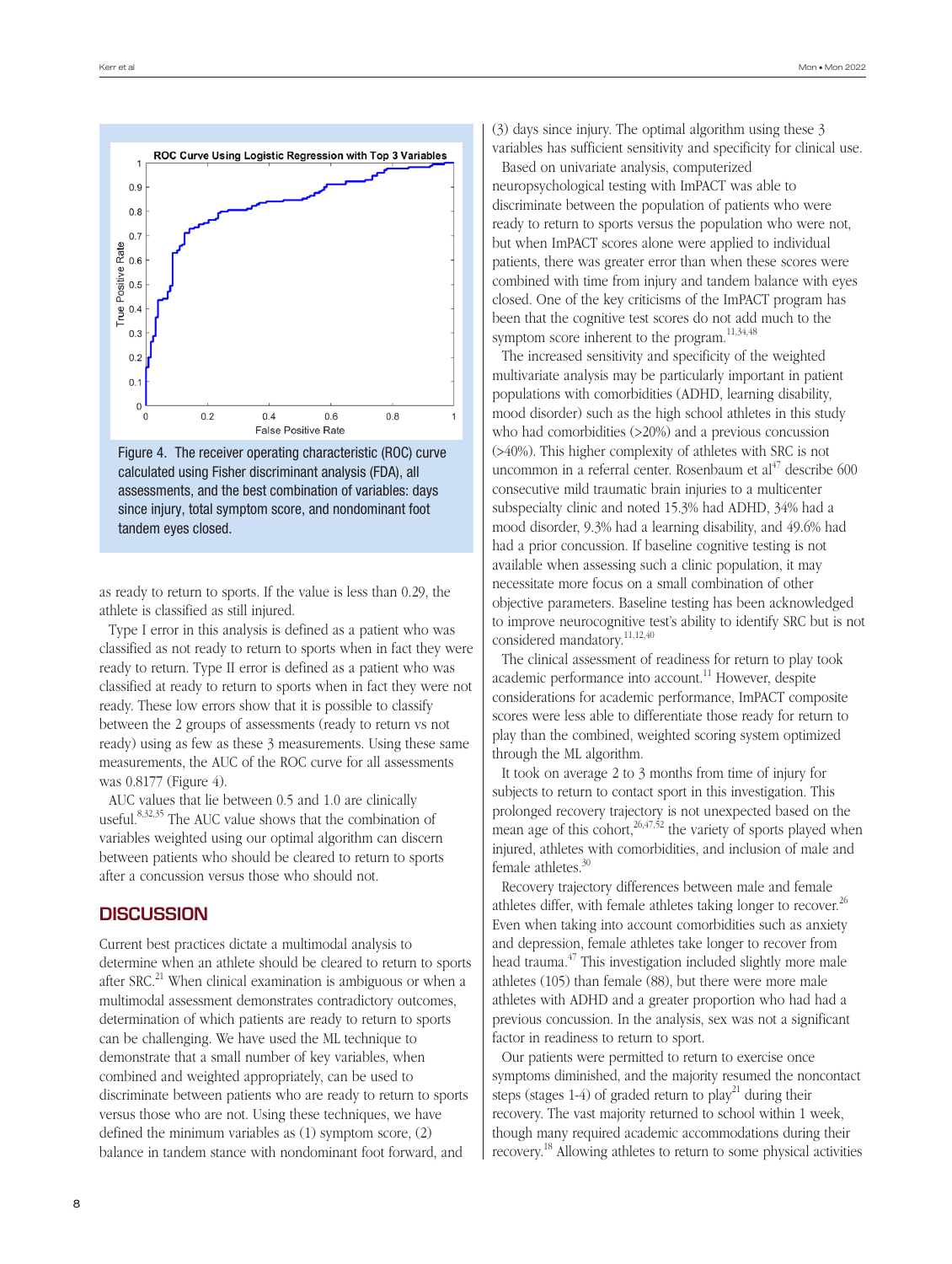may have prolonged their return to sports, as athletes and their families were more likely satisfied that they were making progress and less impatient with the protocol we followed.

Our athlete population was heterogenous with many sports represented; hence, the injury risk on resuming sport varied widely. High school football concussion rates of 4% to 5% are described<sup>17,41</sup> when athletes report to athletic trainers, but 15% to  $45\%$  by other more direct methods<sup>38</sup> that diminish underreporting.

An overall high school SRC injury rate of  $3.7\%$  was observed<sup>44</sup> but Harris et al<sup>22</sup> describe 2.6 times greater reinjury risk after 1 concussion and 5.9 times reinjury risk after 2 concussions. In our study, 12 of the 193 (6.2 %) subjects determined to be ready to return to sports were reinjured within 12 months on resumption of contact sports. Our reinjury rate is lower than previous estimations after 1 or 2 concussions (49.6% of our cohort had a history of a previous concussion).

As a referral concussion clinic, there is undoubtedly a referral bias in the patients we evaluated. One significant limitation of this study is that high school athletes who recovered quickly probably were not represented as they would more likely be managed by their primary care provider and not referred to the concussion clinic. Our study cohort is more representative of a specialty concussion clinic and a far higher proportion of athletes with protracted recoveries, similar to other investigations.47 Future investigation ideally would ascertain baseline data from healthy subjects, follow them prospectively, and collect further data from those experiencing SRC as has been recently conducted in collegiate athletics.<sup>5</sup>

This study indicates that clinicians who conduct multimodal analysis for assessment of readiness to return to sports after SRC should focus on serial assessment of tandem balance with eyes closed, symptom score, and days since injury to determine when patients are ready to return to sports. Tandem balance with eyes closed measured with a video-force plate was the variable best able to discriminate athletes recovered from SRC when combined with symptom score and time since injury. Optimized, weighted, combination of these variables may pose advantages over m-BESS and computerized neuropsychological testing data alone when evaluating high school athletes with SRC, particularly for athletes who have comorbidities or a history of previous concussion.

# **ACKNOWLEDGMENT**

The authors wish to thank Michelle Bowen and Alexandra (Cronin) White for their substantial efforts with data collection; Dr Deborah Light and Dr John Pugh for assistance with subjects recruitment; Craig Nelson DC for assistance in conception and methodology and the Albany Medical Center Department of Medicine Chairs Dr Rick Blinkhorn and Dr Ed Philbin for their support and encouragement. Balance Engineering LLC provided the Equilibrate platform through a research agreement.

## References

- 1. Alla S, Sullivan SJ, McCrory P. Defining asymptomatic status following sports concussion: fact or fallacy? *Br J Sports Med*. 2012;46:562-569.
- 2. Anderson V, Davis GA, Takagi M, et al. Trajectories and predictors of cliniciandetermined recovery after child concussion. *J Neurotrauma*. 2020;37:1392-1400.
- 3. Babl FE, Dionisio D, Davenport L, et al. Accuracy of components of SCAT to identify children with concussion. *Pediatrics*. 2017;140:e20163258.
- 4. Bell DR, Guskiewicz KM, Clark MA, Padua DA. Systematic review of the balance error scoring system. *Sports Health*. 2011;3:287-295.
- 5. Broglio SP, McCrea M, McAllister T, et al; CARE Consortium Investigators. A national study on the effects of concussion in collegiate athletes and US Military Service Academy members: the NCAA-DoD Concussion Assessment, Research and Education (CARE) Consortium structure and methods. *Sports Med*. 2017;47:1437-1451.
- 6. Buckley TA, Munkasy BA, Clouse BP. Sensitivity and specificity of the modified balance error scoring system in concussed collegiate student athletes. *Clin J Sport Med*. 2018;28:174-176.
- 7. Chin EY, Nelson LD, Barr WB, McCrory P, McCrea MA. Reliability and validity of the Sport Concussion Assessment Tool-3 (SCAT3) in high school and collegiate athletes. *Am J Sports Med*. 2016;44:2276-2285.
- 8. Corwin DJ, McDonald CC, Arbogast KB, et al. Clinical and device-based metrics of gait and balance in diagnosing youth concussion. *Med Sci Sports Exerc*. 2020;52:542-548.
- 9. Crowe L, Collie A, Hearps S, et al. Cognitive and physical symptoms of concussive injury in children: a detailed longitudinal recovery study. *Br J Sports Med*. 2016;50:311-316.
- 10. Davis GA, Anderson V, Babl FE, et al. What is the difference in concussion management in children as compared with adults? A systematic review. *Br J Sports Med*. 2017;51:949-957.
- 11. De Marco AP, Broshek DK. Computerized cognitive testing in the management of youth sports-related concussion. *J Child Neurol*. 2016;31:68-75.
- 12. Echemendia RJ, Iverson GL, McCrea M, et al. Advances in neuropsychological assessment of sport-related concussion. *Br J Sports Med*. 2013;47:294-298.
- 13. Echemendia RJ, Meeuwisse W, McCrory P, et al. The Sport Concussion Assessment Tool 5th Edition (SCAT5): background and rationale. *Br J Sports Med*. 2017;51:848-850.
- 14. Finnoff JT, Peterson VJ, Hollman JH, Smith J. Intrarater and interrater reliability of the Balance Error Scoring System (BESS). *PM R*. 2009;1:50-54.
- 15. Fisher R. The use of multiple measurements in taxonomic problems. *Ann Eugen*. 1936;7:179-188.
- 16. Garcia GP, Broglio SP, Lavieri MS, McCrea M, McAllister T, Investigators CC. Quantifying the value of multidimensional assessment models for acute concussion: an analysis of data from the NCAA-DoD CARE Consortium. *Sports Med*. 2018;48:1739-1749.
- 17. Guskiewicz KM, Weaver NL, Padua DA, Garrett WE Jr. Epidemiology of concussion in collegiate and high school football players. *Am J Sports Med*. 2000;28:643-650.
- 18. Halstead ME, McAvoy K, Devore CD, et al. Returning to learning following a concussion. *Pediatrics*. 2013;132:948-957.
- 19. Halstead ME, Walter KD, Moffatt K, Council on Sports Medicine and Fitness. Sportrelated concussion in children and adolescents. *Pediatrics*. 2018;142:e20183074.
- 20. Hanley J, McNeil B. The meaning and use of the area under a receiver operating characteristic (ROC) curve. *Radiology*. 1982;143:29-36.
- 21. Harmon KG, Clugston JR, Dec K, et al. American Medical Society for Sports Medicine position statement on concussion in sport. *Br J Sports Med*. 2019;53:213-225.
- 22. Harris AW, Voaklander DC, Jones CA, Rowe BH. Time-to-subsequent head injury from sports and recreation activities. *Clin J Sport Med*. 2012;22:91-97.
- 23. Hearps SJ, Takagi M, Babl FE, et al. Validation of a score to determine time to postconcussive recovery. *Pediatrics*. 2017;139:e20162003.
- 24. Howell DR, Hanson E, Sugimoto D, Stracciolini A, Meehan WP 3rd. Assessment of the postural stability of female and male athletes. *Clin J Sport Med*.2017;27:444- 449.
- 25. Howell DR, Meehan WP 3rd. Normative values for a video-force plate assessment of postural control in athletic children. *J Pediatr Orthop B*. 2016;25:310-314.
- 26. Iverson GL, Gardner AJ, Terry DP, et al. Predictors of clinical recovery from concussion: a systematic review. *Br J Sports Med*. 2017;51:941-948.
- 27. Iverson GL, Lovell MR, Collins MW. Interpreting change on ImPACT following sport concussion. *Clin Neuropsychol.* 2003;17:460-467.